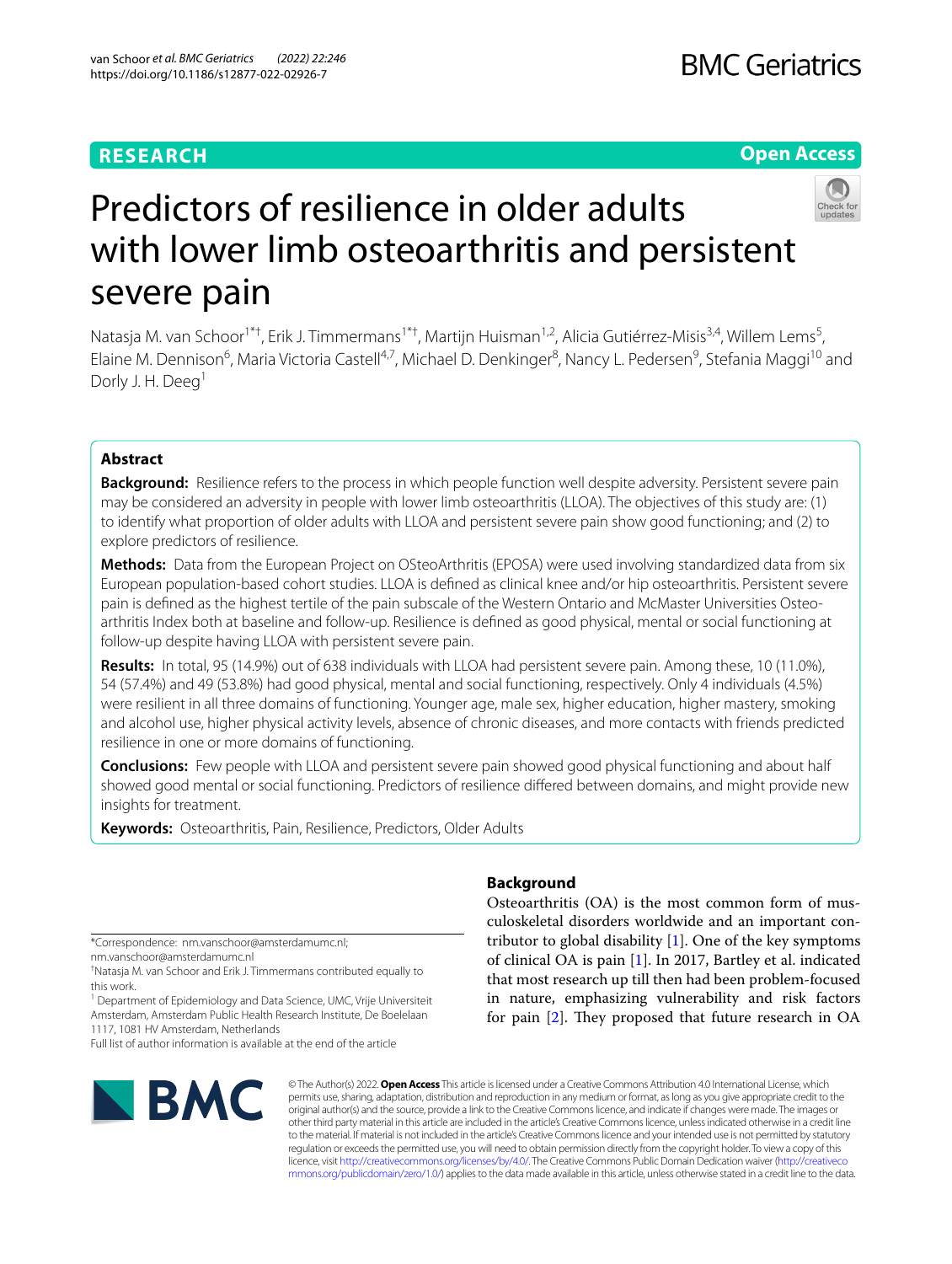should focus on factors that mollify the adverse efects of pain, which is also referred to as resilience research.

Resilience is a term used to refer to the process of efectively negotiating, adapting to, or managing signifcant sources of stress or trauma [\[3](#page-7-2)]. Research on resilience aims to explain why people thrive despite being exposed to specifc risk experiences [\[4](#page-7-3)]. Resilience can be assessed by several diferent methods [\[5](#page-7-4)]. Two current methods are the use of a resilience scale and the use of a priori established criteria of resilience, i.e., by defning OA as the source of stress, and good quality of life as the resilience outcome  $[4, 5]$  $[4, 5]$  $[4, 5]$  $[4, 5]$ . The former approach is based on a general conceptualisation of resilience as a psychological or psychosocial resource and has been studied as a determinant of OA-related outcomes such as knee pain, disability, and cellular aging [\[6](#page-7-5)[–8\]](#page-7-6). An advantage of the latter approach, which will be used in the current study, is that the concept of resilience is customized to the specifc situation of interest, and that it forces researchers to carefully select outcomes and protective factors that are relevant to the specifc context of the stressor at hand [\[5](#page-7-4)]. As pain is one of the most disabling determinants in OA, we aim to study those people with clinical lower limb osteoarthritis (LLOA) who 'thrive', i.e. show good quality of life despite having persistent severe pain.

Our approach difers from previous literature, which mostly studied factors directly related to pain or disability, thereby focusing on one domain of quality of life only [[9\]](#page-7-7). However, as older people are faced with declines in functioning in multiple domains during ageing, resilience research should not focus on one domain as it might be that people function well in one domain, but not in other domains of quality of life [\[4](#page-7-3)]. Conceptual models of quality of life and well-being indicate that generally two domains are important, i.e., physical and social functioning [[10](#page-7-8)]. Pertinent domains may difer across individuals, as some people may attach greater value to a specifc domain than others. Studies on lay views of quality of life underscore the importance of the physical and social domains, and add psychological well-being [[11](#page-7-9)[–13](#page-7-10)]. In recent literature, associations of LLOA with physical, mental and social functioning has been described [\[9](#page-7-7),  $14-16$  $14-16$ ]. Therefore, in this study, resilience is defined as good physical, mental or social functioning at follow-up despite having LLOA with persistent severe pain.

The objectives of this study are:  $(1)$  to identify what proportion of older people with LLOA and persistent severe pain show good functioning in various domains of ageing; and (2) to explore predictors of resilience. For the second objective, a wide range of predictors is studied, including demographic (sex, age in years, educational level), personality (mastery), lifestyle (smoking, alcohol consumption, body mass index (BMI), physical activity, social conditions (partner status, social contacts) and health predictors (number of chronic diseases, grip strength).

# **Materials and methods Design and study sample**

Data from the European Project on OSteoArthritis (EPOSA) were used, which focuses on the personal and societal burden of OA and its determinants in community-dwelling older adults aged 65 to 85 years in six European countries. The study design and data collection of EPOSA are described elsewhere [\[17\]](#page-8-1). In short, random samples were taken from existing populationbased cohorts in fve European countries (Germany, the Netherlands, Spain, Sweden, and the United Kingdom). In Italy, a new sample was drawn. A total of 2,942 individuals was included at baseline. After 12–18 months, a follow-up measurement was performed in 2,455 individuals. For logistic reasons, follow-up duration difered slightly between individuals. In the current study, only people with LLOA at baseline were included  $(n=638)$ . Of these participants, 503 (78.8%) participated at follow-up. For all six countries, the study design and procedures were approved by the Ethical Review Boards of the respective institutions (GER: Ethikkommission Universität Ulm [22/11]; NL: Medisch Ethische Toetsingscommissie Vrije Universiteit Amsterdam [2002/141]; ES: Comité Ético de Investigación Clínica del Hospital Universitario La Paz Madrid [PI-1080]; SWE: Till forskningsetikkommittén vid Karolinska Instituted Stockholm [00–132]; UK: Hertfordshire Research Ethics Committee [10/H0311/59]; Italy: Comitato Etico Provinciale Treviso [XLIV-RSA/AULSS7]), and research was performed in compliance with the Helsinki Declaration. All participants provided written informed consent.

# **Lower limb osteoarthritis**

LLOA is defned as clinical hip and/or knee OA. Using self-report and physical examination data, algorithms based on the clinical classifcation criteria of the American College of Rheumatology were used to defne clinical hip and knee OA  $[1, 18, 19]$  $[1, 18, 19]$  $[1, 18, 19]$  $[1, 18, 19]$  $[1, 18, 19]$  $[1, 18, 19]$ . Clinical hip OA was defned as: pain in the hip as evaluated by the Western Ontario and McMaster Universities Osteoarthritis Index (WOMAC) pain subscale score [\[20](#page-8-4)], plus all of: pain associated with hip internal rotation in at least one side; morning stiffness lasting  $<60$  min evaluated by the WOMAC stifness subscale [\[20\]](#page-8-4); and over 50 years of age. Clinical knee OA was defned as: pain in the knee as evaluated by the WOMAC pain subscale score [[20](#page-8-4)], plus any 3 of: morning stifness lasting<30 min evaluated by the WOMAC stifness subscale [\[20](#page-8-4)]; crepitus on active motion in at least one side; bony tenderness in at least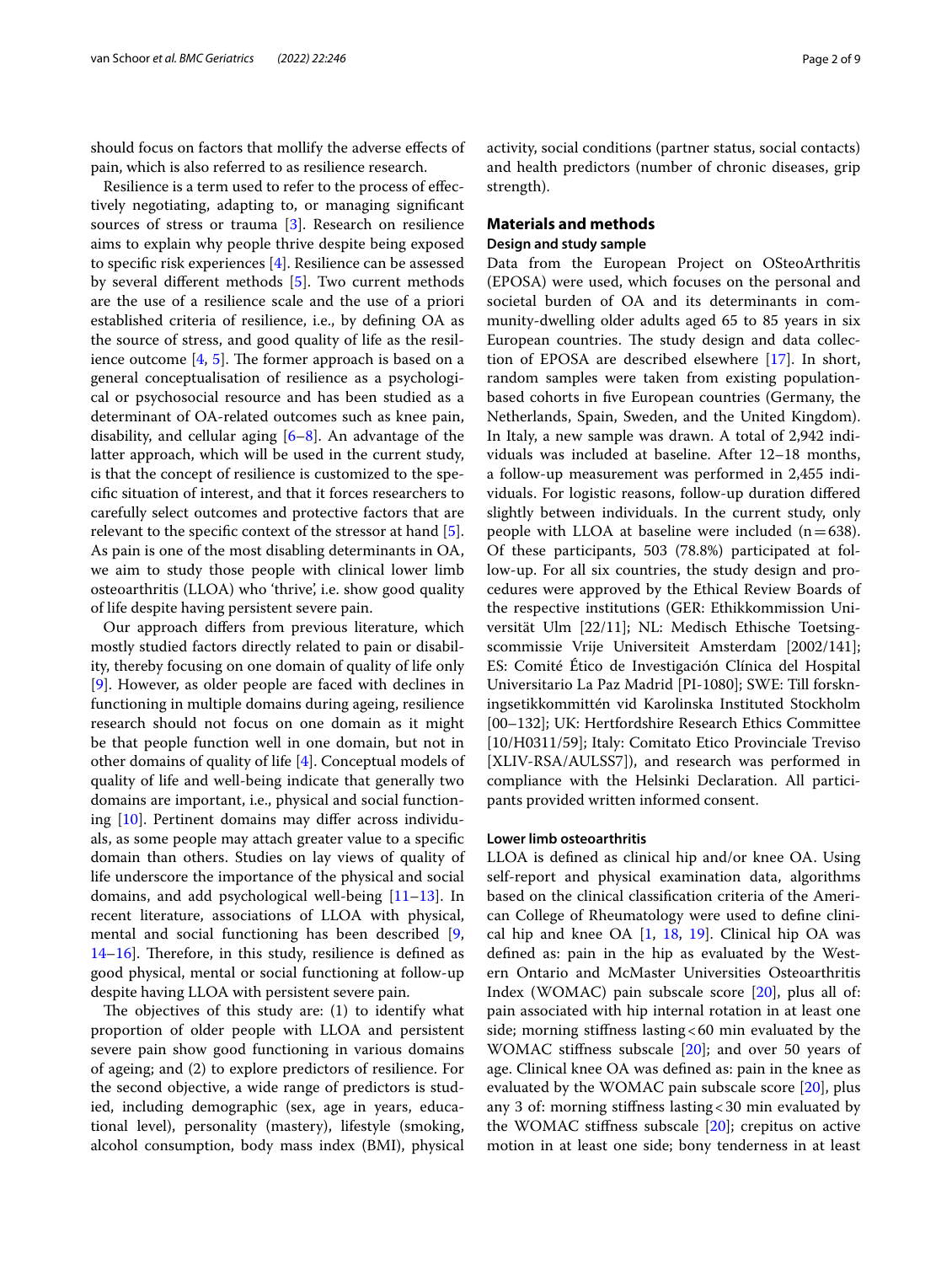one side; bony enlargement in at least one side, no palpable warmth of synovium in both knees; and over 50 years of age.

# **Pain severity**

The WOMAC pain subscale contains five items with regard to pain in the knee and fve items with regard to pain in the hip, respectively, experienced in the past 48 h: during walking on a flat surface, descending or ascending stairs, at night in bed, when sitting or lying, when standing. The responses to the five items on pain are scaled on a five point Likert scale ranging from none (score=0) to extreme pain ( $score=4$ ). Missing values were imputed according to the user manual  $[20]$  $[20]$ . The scores were summed to get an overall pain score for knee and hip pain, respectively, and standardized to a score from 0 to 100. As knee and hip pain followed a slightly diferent distribution, knee and hip pain-specifc thresholds were used. For hip OA, the highest tertile at baseline was a score of  $\geq$  40, and for knee OA, the highest tertile was a score of  $\geq$  35. At follow-up, the same cut-offs were used.

# **Resilience**

Resilience was defned as good physical, mental or social functioning at follow-up despite having LLOA with persistent severe pain, i.e., being in the highest tertile of the WOMAC pain subscale score both at baseline and follow-up. Physical functioning was assessed at follow-up using the WOMAC physical function subscale on difficulty doing 17 different daily activities. This concerned one set of questions asking about difficulties as a consequence of hip and/or knee problems. Missing values were imputed according to the user manual and subscale scores were standardized resulting in a subscale score ranging from 0 (no difficulties) to 100 (extreme difficulties) [\[20\]](#page-8-4). Good physical functioning was defned as present when an individual had a score  $\leq$  20.6, which was the median in our study.

Mental functioning was assessed at follow-up using the Hospital Anxiety Depression Scale (HADS). The HADS is a questionnaire comprising 14 four-point Likert-scaled items, seven for anxiety (HADS-Anxiety subscale) and seven for depression (HADS-Depression subscale). The HADS measures levels of symptoms in the last week. The total score of both subscales ranges from 0 to 21, with higher scores indicating more symptoms. Good mental functioning was defned as present when an individual had no anxiety (HADS-Anxiety subscale score<8) and no depression (HADS-Depression subscale score<8) [[21\]](#page-8-5).

Social functioning was assessed at follow-up using two subscales of the Maastricht Social Participation Profle (MSPP): consumptive participation (six items) and formal participation (three items) [\[22](#page-8-6)]. The MSPP measures frequency and diversity of social participation; the nine social activities included were defned by older people with a chronic disease themselves. The response categories of the MSPP range from 0 ('not at all') to 3 ('more than twice a week'). A total score was calculated ranging from 0 to 27, with higher scores indicating more diverse or more frequent social participation. Good social functioning was defned as present when an individual had a score of≥4 on the MSPP, which was the median in our study.

# **Predictors of resilience**

Predictors of resilience were measured at baseline and included: demographics (sex, age in years, educational level), personality (mastery), lifestyle (smoking, alcohol consumption, Body Mass Index, physical activity), social conditions (partner status, social contacts) and health (number of chronic diseases, grip strength). Measurement procedures were described elsewhere [\[17](#page-8-1)] and summarized below.

Educational level was classifed into four categories: no education (elementary school not completed), low (elementary school completed), intermediate (vocational or general secondary education), or high education (college or university education).

Mastery, that is the extent to which individuals consider themselves to be in control of events and ongoing situations, was measured using a 6-item version of the Pearlin Mastery Scale  $[23]$  $[23]$ . The total scale score of the Pearlin Mastery Scale ranges from 6 to 30, with higher scores indicating a greater sense of mastery.

Smoking status (current or former versus never) and alcohol consumption (yes versus no) were assessed by self-report. Body Mass Index was calculated as weight in kilograms divided by height in meters squared. Weight was measured to the nearest 0.1 kg using a calibrated scale. Height was measured to the nearest 0.001 m using a stadiometer. Physical activity was measured using the LASA Physical Activity Questionnaire [\[24](#page-8-8)], which covers frequency and duration of various activities during the previous two weeks. Activities include walking outside, cycling, gardening, light and heavy household work and a maximum of two sports. In order to calculate the average daily physical activity in minutes per day, the frequency and duration of the individual activities were multiplied and divided by 14 days, and, subsequently, summed.

Partner status was assessed by asking whether participants were (1) single or never married, (2) married or cohabitating, (3) divorced, (4) widowed, or (5) in a registered partnership or living apart. In the analyses, partner status was dichotomized into having a partner (categories 2 and 5) versus not having a partner (categories 1, 3 and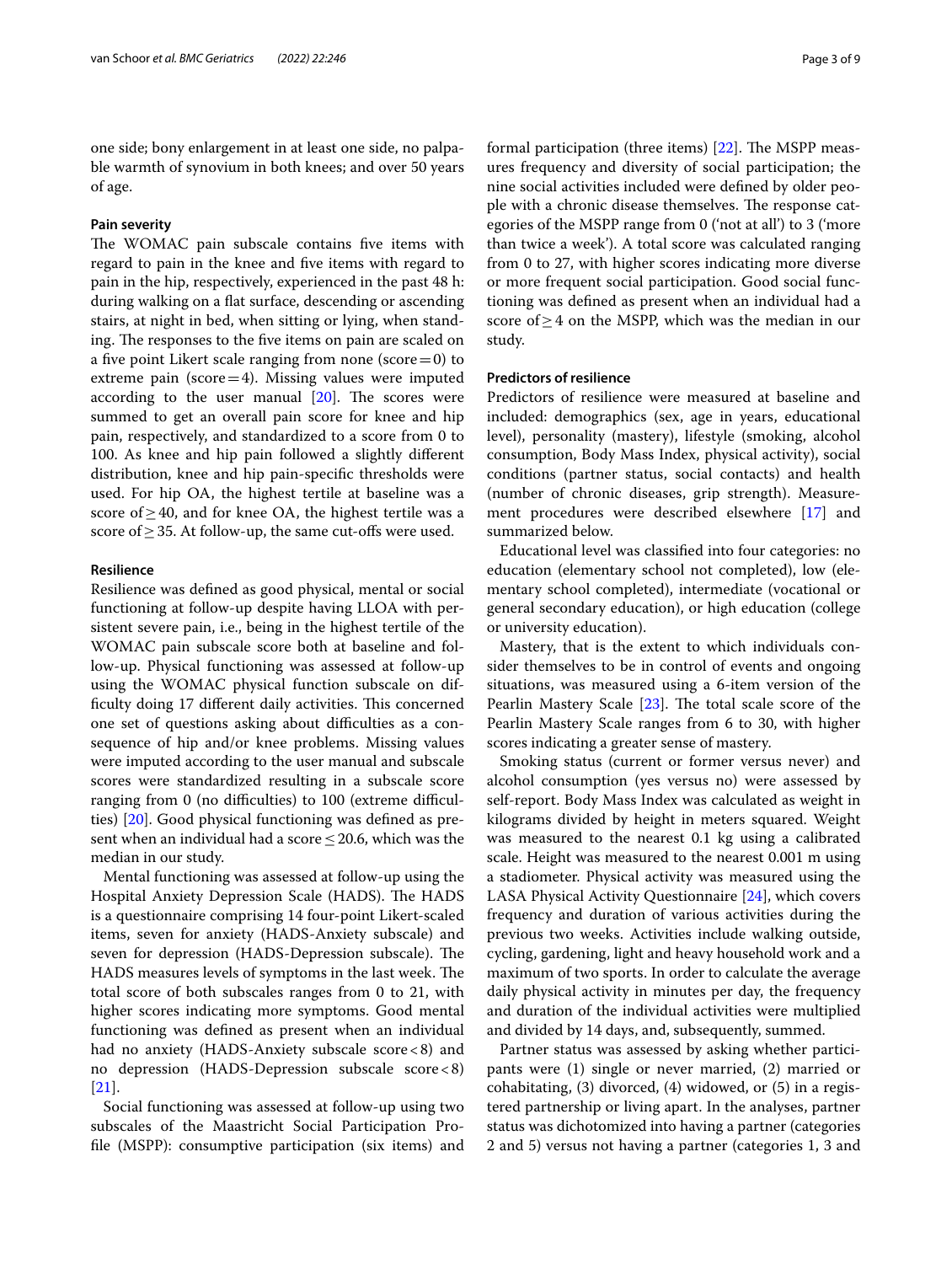4). The Lubben Social Network Scale was used to assess family (3 items) and friendship contacts (3 items) [\[25](#page-8-9)]. Responses for questions measuring number of contacts ranged from 0 (none) to 5 (nine or more). Total subscale scores were calculated ranging from 0 to 15, with higher scores indicating more contacts.

Number of chronic diseases was measured through self-reported presence of the following chronic diseases: chronic non-specifc lung disease, cardiovascular diseases, peripheral artery diseases, diabetes mellitus, stroke, cancer, and osteoporosis. Grip strength was measured with a strain-gauged dynamometer. Participants were asked to perform two maximum force trails with each hand. To calculate the total score, the maximum values of the right and the left hand were summed, and divided by two. If only one hand could be used, the maximum value of that hand was taken.

## **Statistical analyses**

Baseline characteristics of individuals having LLOA with persistent severe pain, LLOA without persistent severe pain, and LLOA with missing data on pain were reported using descriptive statistics. Diferences in means between individuals having LLOA with and without persistent severe pain were tested using Independent-Samples T Tests; diferences in medians were tested using Mann– Whitney U tests; and diferences in frequencies were tested using Pearson Chi-square Tests. Similar procedures were followed to compare persons with and without missing data.

We calculated the percentage of people with LLOA and persistent severe pain who showed good physical, mental and/or social functioning. Predictors of resilience, i.e. good versus less good functioning, were examined using univariable, binary logistic regression analyses. Because of the low number of people showing good functioning, we dichotomized all categorical predictor variables.

In the above analyses, the defnition of persistent severe pain was based on the highest tertile at baseline and follow-up of our study sample. In a sensitivity analysis, we also studied persistent severe pain based on populationbased normative values of the WOMAC. For this, we selected all persons with a pain score of  $\geq$  3.0, which was the 75th percentile for 70–74 year olds [\[26\]](#page-8-10). For this analysis, we translated the estimate of 3.0 on a 0–10-point scale in the study of Bellamy et al. to 30 on the 0–100 point scale used in the current study.

The analyses were weighted to adjust for differences in the distributions of age and sex across the samples of the six cohort studies. Weights were calculated per sex and per five-year age category, using the formula  $W = N_{\text{exp}}/T$  $N_{obs}$ , where  $N_{exp}$  is the number of individuals in a specific age/sex category in the European population and  $N_{obs}$  is the number of individuals in a specifc age/sex category in the cohort [\[17](#page-8-1)]. In all analyses, a p-value below 0.05 was considered as statistically signifcant. All analyses were performed using IBM SPSS Statistics version 26.0.

# **Results**

At baseline, 638 individuals had LLOA, of which 463 individuals had clinical knee OA, 67 had clinical hip OA, and 103 had both clinical knee and clinical hip OA. Of the remaining fve individuals, four individuals had clinical knee OA and missing information on clinical hip OA, and one individual had clinical hip OA and missing information on clinical knee OA. Out of 638 individuals having LLOA at baseline, 95 (valid percentage: 14.9%) individuals had persistent severe pain, 390 (61.1%) did not have persistent severe pain and 153 (24.0%) had missing data on pain at baseline and/or follow-up. Baseline characteristics of individuals in these three groups are described in Table [1.](#page-4-0) A signifcant diference was observed between the countries, with The Netherlands and Spain having the highest percentage of persons with persistent severe pain and Germany and Italy the lowest percentage of persons with persistent severe pain. Furthermore, persons with persistent severe pain had a signifcantly higher BMI and lower score on the Lubben Social Network Scale for family as compared with persons without persistent severe pain. No other meaningful diferences between persons with and without persistent severe pain were observed. When comparing persons with and without missing data, persons with missing data were signifcantly older, were more often female, had lower mastery, less often a partner, more often one or more chronic diseases and a lower grip strength as compared with persons without missing data. Furthermore, there were country diferences with the most missing data in Italy, which was the only country that started a new sample. Lifestyle and social network did not show diferences between persons with and without missing data.

Of the 95 individuals with LLOA and persistent severe pain, 10 (11.0%) had good physical functioning, 54 (57.4%) had good mental functioning, and 49 (53.8%) had good social functioning at follow-up. When looking at the number of domains, 19 (20.0%) individuals did not function well in any of the domains, 43 (45.3%) functioned well in one domain, 29 (30.5%) in two domains, and only 4 individuals (4.5%) were resilient in all three domains combined. During follow-up, one person reported a total knee prosthesis and no persons reported a total hip prosthesis.

In Table [2,](#page-5-0) predictors of good functioning are presented in individuals having LLOA with persistent severe pain. Higher physical activity levels were associated with higher odds on good physical functioning (Odds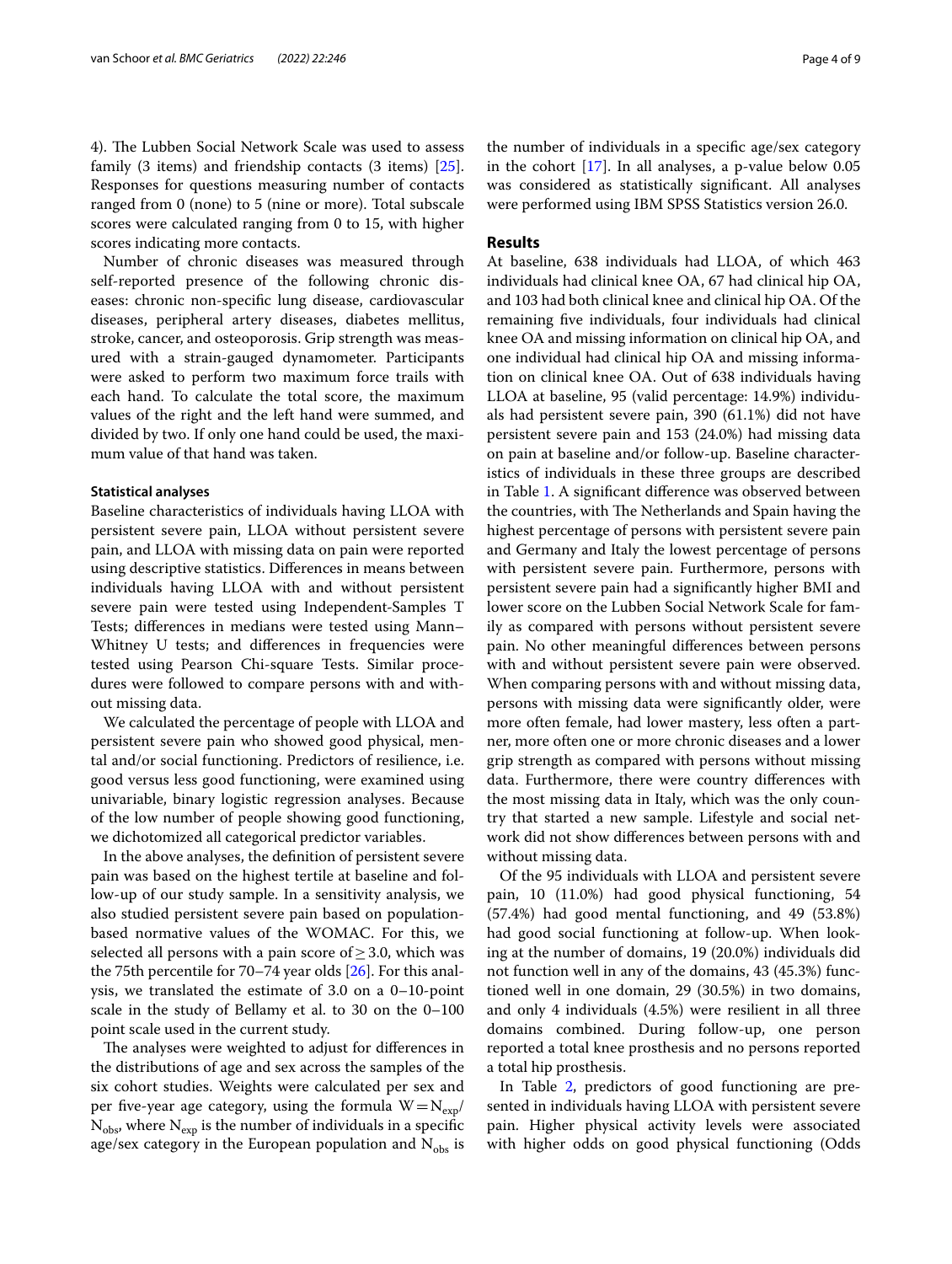<span id="page-4-0"></span>

| Table 1 Baseline characteristics of individuals with lower limb osteoarthritis and persistent severe pain (n=638), weighted unless |  |  |  |  |  |
|------------------------------------------------------------------------------------------------------------------------------------|--|--|--|--|--|
| specified otherwise                                                                                                                |  |  |  |  |  |

|                                          | <b>LLOA</b> with persistent<br>severe pain <sup>a</sup> | <b>LLOA</b> without<br>persistent severe pain <sup>a</sup> | P-value <sup>b</sup> | <b>LLOA</b> with missing<br>data on pain | P-value <sup>c</sup> |
|------------------------------------------|---------------------------------------------------------|------------------------------------------------------------|----------------------|------------------------------------------|----------------------|
| Number of individuals (unweighted)       | 95                                                      | 390                                                        |                      | 153                                      |                      |
| Age in years (unweighted)                | $74.6 \pm 4.8$                                          | $73.9 \pm 5.0$                                             | 0.237                | $75.9 \pm 5.4$                           | $< 0.001*$           |
| Sex, women (%, unweighted)               | 69.5                                                    | 63.1                                                       | 0.243                | 76.5                                     | $0.005*$             |
| Country of residence (%)                 |                                                         |                                                            |                      |                                          |                      |
| Germany                                  | 7.6                                                     | 6.7                                                        | $0.013*$             | 6.5                                      | $< 0.001*$           |
| Italy                                    | 8.8                                                     | 24.1                                                       |                      | 38.3                                     |                      |
| the Netherlands                          | 26.0                                                    | 14.8                                                       |                      | 23.4                                     |                      |
| Spain                                    | 23.8                                                    | 22.9                                                       |                      | 15.3                                     |                      |
| Sweden                                   | 19.9                                                    | 20.6                                                       |                      | 11.7                                     |                      |
| United Kingdom                           | 13.9                                                    | 10.9                                                       |                      | 4.8                                      |                      |
| Educational level (%)                    |                                                         |                                                            |                      |                                          |                      |
| No education                             | 17.8                                                    | 16.3                                                       | 0.433                | 19.1                                     | 0.062                |
| Low education                            | 38.2                                                    | 38.6                                                       |                      | 43.3                                     |                      |
| Intermediate education                   | 24.4                                                    | 31.3                                                       |                      | 30.9                                     |                      |
| High education                           | 19.7                                                    | 13.8                                                       |                      | 6.7                                      |                      |
| Mastery                                  | $17.7 \pm 6.0$                                          | $18.2 \pm 5.2$                                             | 0.440                | $15.8 \pm 5.0$                           | $< 0.001*$           |
| Smoking, current or former %)            | 48.6                                                    | 46.7                                                       | 0.692                | 38.1                                     | 0.055                |
| Alcohol use, yes (%)                     | 64.6                                                    | 70.4                                                       | 0.247                | 70.7                                     | 0.713                |
| Body Mass Index (kg/m <sup>2</sup> )     | $30.6 \pm 5.1$                                          | $28.9 \pm 4.7$                                             | $0.002*$             | $28.8 \pm 5.0$                           | 0.405                |
| Physical activity (min/day) <sup>d</sup> | 173.8 [97.2-220.5]                                      | 180.0 [101.7-255.9]                                        | 0.360                | 164.5 [90.0-278.6]                       | 0.971                |
| Partner status, % yes                    | 59.9                                                    | 68.2                                                       | 0.141                | 56.9                                     | $0.029*$             |
| Lubben Social Network Scale (family)     | $8.0 \pm 3.8$                                           | $9.1 \pm 3.2$                                              | $0.012*$             | $9.0 \pm 3.3$                            | 0.893                |
| Lubben Social Network Scale (friends)    | $7.2 \pm 3.6$                                           | $7.7 \pm 3.5$                                              | 0.239                | $6.7 \pm 4.0$                            | $0.008*$             |
| Number of chronic diseases (%)           |                                                         |                                                            |                      |                                          |                      |
| $\mathsf{O}\xspace$                      | 23.8                                                    | 33.9                                                       | 0.070                | 16.3                                     | $< 0.001*$           |
|                                          | 32.0                                                    | 33.4                                                       |                      | 38.0                                     |                      |
| 2 or more                                | 44.2                                                    | 32.7                                                       |                      | 45.7                                     |                      |
| Grip strength in kg                      | $23.3 \pm 9.5$                                          | 24.7±10.2                                                  | 0.214                | $22.0 \pm 9.9$                           | $0.011*$             |

Presented are the mean and standard deviation unless stated otherwise. Diferences in mean were tested using Independent-Samples T Tests; diferences in median were tested using Mann–Whitney U test; diferences in frequencies were tested using Pearson Chi-square Test

<sup>a</sup> Numbers can vary slightly between variables because of missing values

<sup>b</sup> Comparison: individuals with and without persistent severe pain

<sup>c</sup> Comparison: individuals with and without data

<sup>d</sup> Median [interquartile range]

\**P*-value<0.05

Ratio  $(OR) = 1.01$  for a 1-min/day higher physical activity level; 95% Confidence Interval  $(CI) = 1.00-1.01$ . People with intermediate or high education as compared to lower education (OR=2.50; 95% CI=1.04– 6.01) and people with a 1-point higher level of mastery  $(OR = 1.22; 95\% CI = 1.10 - 1.35)$  had higher odds on good mental functioning. In addition, people with one or more chronic diseases had lower odds on good mental functioning as compared with people without diseases  $(OR = 0.29; 95\% CI = 0.09 - 0.90)$ . Higher age  $(OR = 0.90)$ for a 1-year higher age;  $95\%$  CI=0.82–0.99) and female sex  $(OR = 0.27; 95\% \text{ CI} = 0.10 - 0.72)$  were significantly related to lower odds on good social functioning. People with intermediate or high education ( $OR = 2.49$ ; 95%  $CI = 1.06-5.89$ , reporting to smoke or having smoked in the past ( $OR = 2.50$ ; 95%  $CI = 1.06 - 5.89$ ), reporting alcohol use ( $OR = 3.35$ ; 95%  $CI = 1.34 - 8.38$ ) and people with a 1-point higher score on the Lubben Social Network Scale for friends had higher odds on good social functioning (OR = 1.32; 95% CI = 1.15–1.53).

In a sensitivity analysis, we also studied persistent severe pain using a threshold of  $\geq$  30 to define persistent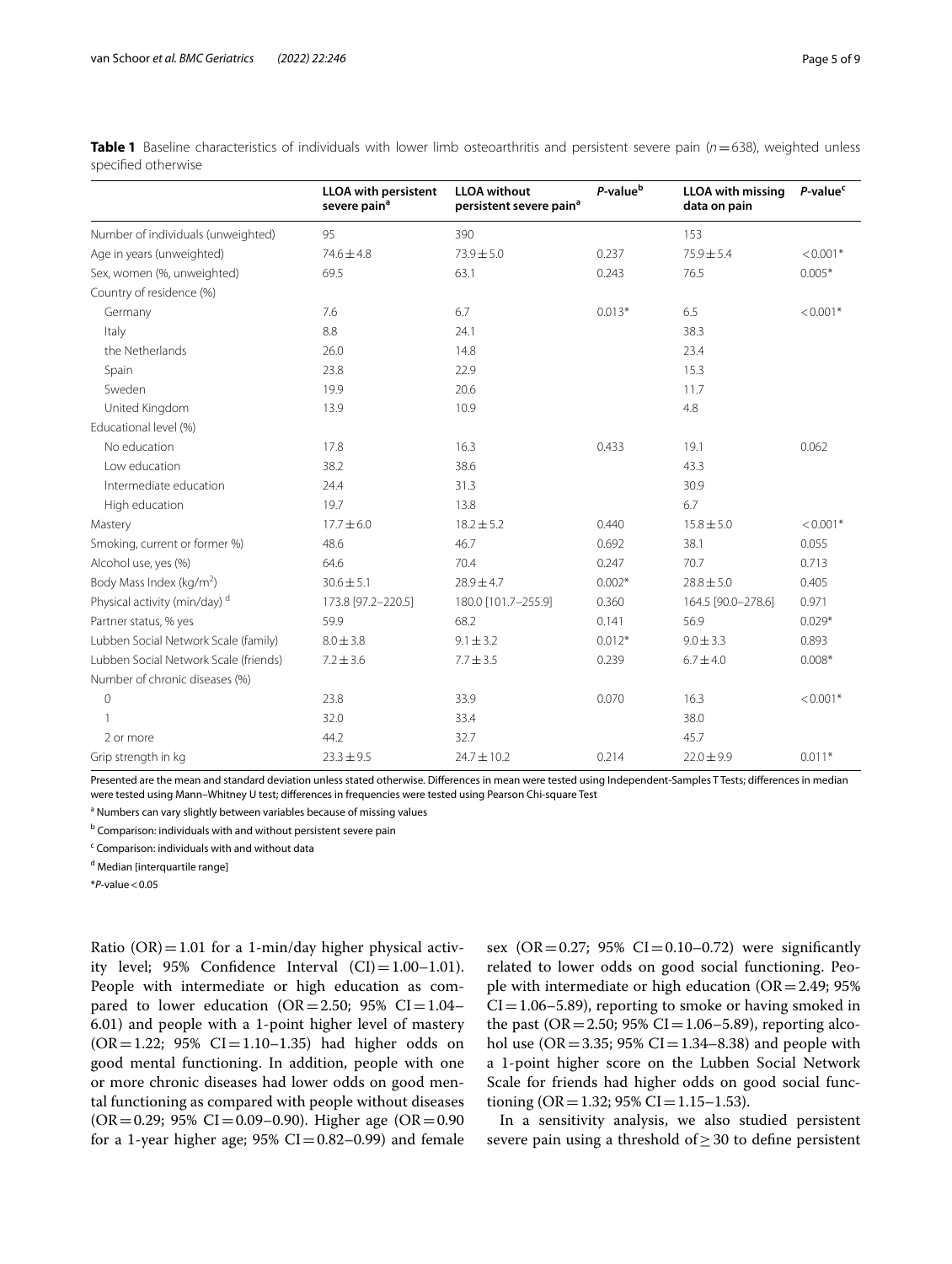|                                                           | OR (95% CI) on good                      | OR (95% CI) on good                    | OR (95% CI) on good versus   |  |
|-----------------------------------------------------------|------------------------------------------|----------------------------------------|------------------------------|--|
|                                                           | versus less good physical<br>functioning | versus less good mental<br>functioning | less good social functioning |  |
| Age (unweighted)                                          | $0.90(0.77 - 1.05)$                      | $0.95(0.87 - 1.04)$                    | $0.90(0.82 - 0.99)$ *        |  |
| Female sex (unweighted)                                   | $0.40(0.11 - 1.50)$                      | $1.02(0.42 - 2.49)$                    | $0.27(0.10-0.72)$ *          |  |
| Intermediate or high versus low or no education           | $3.21(0.68 - 15.13)$                     | $2.50(1.04 - 6.01)^*$                  | $2.49(1.06 - 5.89)^*$        |  |
| Mastery                                                   | $1.13(0.99 - 1.30)$                      | $1.22(1.10-1.35)$ *                    | $1.04(0.97 - 1.12)$          |  |
| Current or former smoker versus never smoker              | $0.31(0.06 - 1.58)$                      | $1.17(0.50 - 2.71)$                    | $2.50(1.06 - 5.89)^*$        |  |
| Alcohol use: yes versus no                                | a                                        | $1.66(0.69 - 3.97)$                    | $3.35(1.34 - 8.38)^*$        |  |
| Body Mass Index (kg/m <sup>2</sup> )                      | $0.92(0.79 - 1.08)$                      | $0.98(0.90 - 1.06)$                    | $1.01(0.93 - 1.09)$          |  |
| Physical activity (min/day) <sup>b</sup>                  | $1.01(1.00-1.01)^*$                      | $1.00(1.00 - 1.01)$                    | $1.00(1.00 - 1.01)$          |  |
| Having a partner versus not having a partner              | $1.13(0.26 - 4.88)$                      | $1.50(0.64 - 3.50)$                    | $0.71(0.30 - 1.66)$          |  |
| Lubben Social Network Scale (family)                      | $1.10(0.91 - 1.34)$                      | $1.08(0.96 - 1.21)$                    | $1.03(0.92 - 1.15)$          |  |
| Lubben Social Network Scale (friends)                     | $1.23(0.98 - 1.54)$                      | $1.12(1.00 - 1.27)$                    | $1.32(1.15 - 1.53)^{*}$      |  |
| One or more chronic diseases versus no chronic<br>disease | $0.83(0.17 - 4.17)$                      | $0.29(0.09 - 0.90)$ *                  | $1.07(0.40 - 2.87)$          |  |
| Grip strength                                             | $1.06(0.99 - 1.14)$                      | $1.02(0.98 - 1.07)$                    | $1.04(0.99 - 1.08)$          |  |
|                                                           |                                          |                                        |                              |  |

<span id="page-5-0"></span>**Table 2** Predictors of resilience, i.e. good physical, mental or social functioning in older adults with lower limb osteoarthritis and persistent severe pain (*N*=95), weighted unless specifed otherwise

OR=odds ratio; 95% CI=95% confdence interval

<sup>a</sup> Not possible to perform logistic regression analysis as all individuals consumed alcohol.

\* *P*-value<0.05

severe pain, which is the  $75<sup>th</sup>$  percentile of  $70-74$  year old individuals in a population-based study that aimed to estimate norm values [\[26](#page-8-10)]. In total, 146 persons (30.0%) out of 638 individuals with LLOA had persistent severe pain. Among these, 21 (14.8%) had good physical functioning, 92 (63.4%) had good mental functioning, and 75 (54.0%) had good social functioning. Only 10 individuals (7.4%) were resilient in all three domains of functioning. These results are largely in line with our main results.

# **Discussion**

In this prospective cohort study in a representative sample of community-dwelling older adults across six European countries, 95 out of 638 individuals with LLOA had persistent severe pain. From these, 11.0% had good physical functioning, 57.4% had good mental functioning, 53.8% had good social functioning at follow-up, and only 4.5% were resilient in all three domains combined. To our knowledge, this is the frst study applying the concept of resilience to individuals having LLOA with persistent severe pain while assessing three important domains of functioning. It is concerning that 14.9% report persistent severe pain and that only few of these people had good physical functioning and that in almost half of them mental and social functioning was negatively afected.

To our knowledge, no other studies examined good physical, mental or social functioning despite having persistent severe pain, i.e., resilience, in persons with lower limb OA, which makes comparison with the literature difficult. However, our results are largely in line with literature studying predictors of good or poor functioning in older adults regardless of OA. In our study, higher physical activity levels predicted good physical functioning, which is in line with an earlier study in which more time spent in habitual light-intensity physical activity was associated with better lower-extremity performance in community-dwelling older adults [[27\]](#page-8-11). In another study, low physical activity was associated with the development of functional limitations in adults with knee OA [[28\]](#page-8-12). Furthermore, Kraus et al. found strong evidence that physical activity improved physical function among individual with hip or knee OA relative to less active adults with OA [[29\]](#page-8-13). In our study, higher education, higher mastery and absence of chronic disease were related to good mental functioning. This is in line with a study in which a higher educational level was associated with better psychological well-being in persons aged 50 years or older [\[30](#page-8-14)]. In another study, lower educational level, lower mastery and a higher number of chronic diseases were associated with onset of depressive symptoms and comorbid anxiety-depression, but not with anxiety alone [[31\]](#page-8-15). In a study by Seo and colleagues, the presence of two or more chronic diseases was associated with depressive symptoms in older adults [[32\]](#page-8-16). Finally, younger age, male sex, higher education, smoking and alcohol use and more contacts with friends predicted good social functioning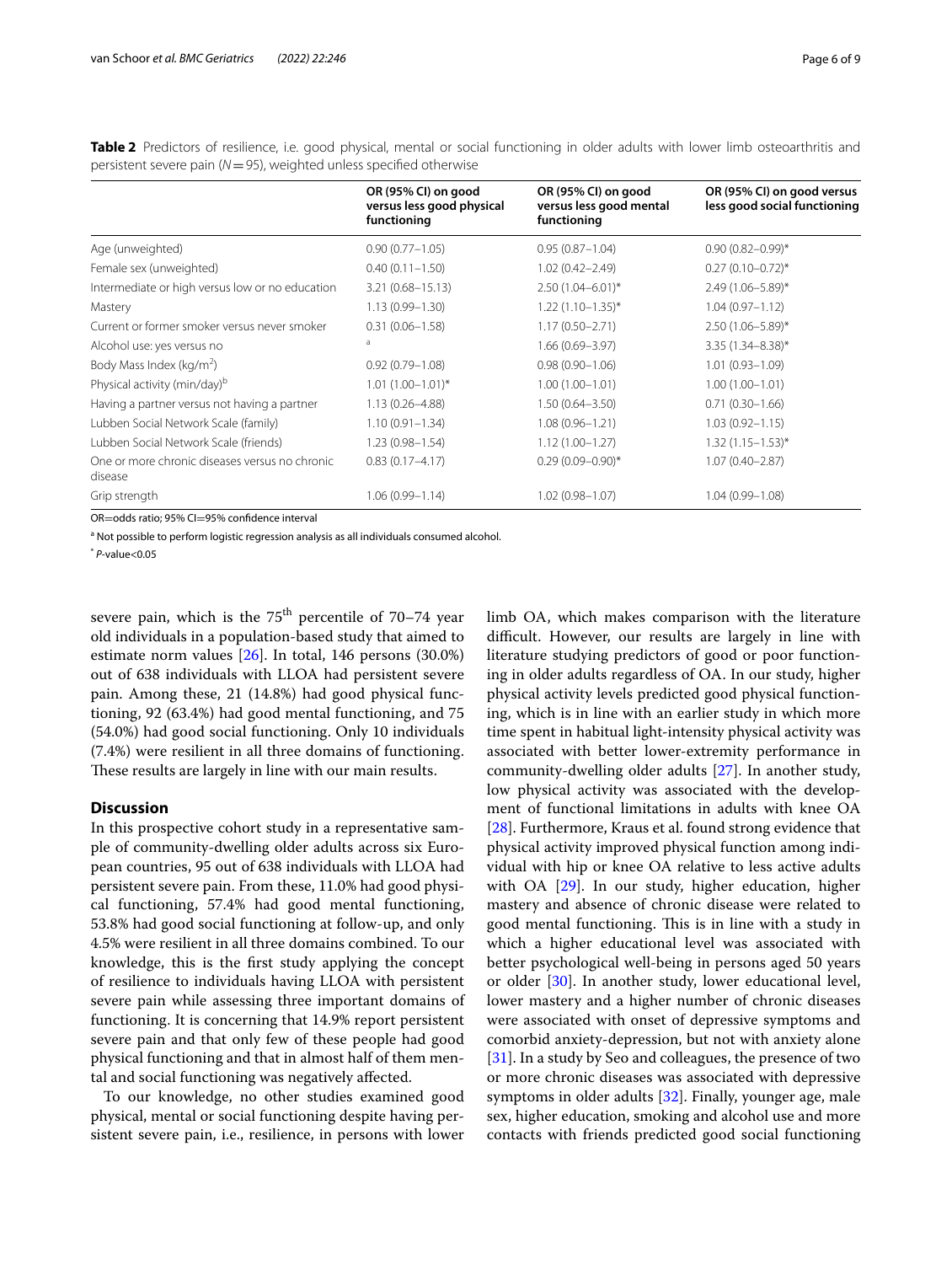in our study. These findings are in line with data from the MoPAct project (i.e., Mobilising the potential of active ageing in Europe) showing that both in multimorbid and non-multimorbid groups, and across diferent types of participation, a higher socioeconomic status and larger social network were associated with higher levels of participation [[33\]](#page-8-17). In addition, using data from the Survey of Health, Ageing, and Retirement in Europe, younger age, male sex and higher education were associated with volunteering work [\[34](#page-8-18)]. In the Longitudinal Aging Study Amsterdam, higher education and a large social network increased the likelihood of volunteering [\[35](#page-8-19)].

Interestingly, only 14.9% of our sample with LLOA had persistent severe pain when using the highest tertile of the WOMAC pain score to defne persistent severe pain. In a sensitivity analysis, we also studied persistent severe pain using population-based estimated norm values  $[26]$  $[26]$ . When using the 75<sup>th</sup> percentile of 70–74 year old individuals, 30.0% of individuals with LLOA had persistent severe pain. As these are population-based norm values including both healthy persons and persons with one or more comorbidities, more persons fulfll the defnition of persistent severe pain than when using a stricter threshold. In addition, it should be noted that these normative values are based on an Australian sample, which may not directly translate to our European sample.

When looking at the characteristics of persons with and without persistent severe pain, it was found that persons with persistent severe pain had a signifcantly higher BMI and lower score on the Lubben Social Network Scale for family as compared with persons without persistent severe pain. This is in line with earlier research. In a random sample of 5000 Australians, it was found that in persons with arthritis or OA, obese individuals reported more hip and knee pain [\[36\]](#page-8-20). Furthermore, in another study, family support was associated with less pain in persons with arthritic conditions [\[37](#page-8-21)]. However, the latter result was not statistically signifcant.

Our fndings indicate that more attention is needed for older adults with LLOA who have persistent severe pain as only few persons with LLOA and persistent severe pain showed good functioning, especially with regard to physical functioning, but also with regard to social and mental functioning. Their treatment should particularly focus on reducing pain and on improving functioning. Recommendations already exist for adequate pain management in individuals with clinical OA, including education and self-management programs, weight management, general exercise, strength and resistance training, and adequate pharmacological treatment [\[38](#page-8-22)]. As pain has a negative impact on physical functioning [[39,](#page-8-23) [40\]](#page-8-24) and some of the above interventions directly improve physical performance, reducing pain might have positive efects on functioning as well. As an alternative approach, interventions aimed at improving functioning by intervening on predictors related to resilience might yield positive results. In the current study, a wide range of potential predictors of resilience were explored. Among these predictors, only higher physical activity levels were related to good physical functioning, which fts to earlier recommendations promoting general exercise [[38](#page-8-22), [41](#page-8-25)]. Higher age and female sex were related to lower odds of good social functioning, and intermediate to high education was related to higher odds on good mental or social functioning. As these predictors are non-modifable, they may be used to identify individuals at high risk of low functioning. Some of the other fndings may serve as a basis for the development of new interventions or reuse and adaptation of existing interventions. In particular, enhancement of sense of mastery and contacts with friends seem promising elements of such interventions. A promising intervention afecting these outcomes might be the Chronic Disease Self-Management Program [[42](#page-8-26), [43\]](#page-8-27).

A strength of this study is that six European cohorts with representative samples of community-dwelling older adults were studied with standardized data collection procedures. Another strength is the focus on resilience instead of negative outcomes, and the wide range of both predictors and outcomes that were studied. A weakness is the relatively small sample of 95 individuals in which the predictors of resilience were studied, which is a drawback of using a representative sample of community-dwelling older adults, where only a fraction is afected by LLOA and has persistent severe pain. An advantage, however, is that the current study gives more insight in the actual number of people afected and the number of people showing resilience in the general population. Because of the small sample size, we chose the median as a statistical cut-off point for good physical and social functioning. In future research it might be good to choose a stricter cut-of point, indicating optimal functioning. Finally, it would have been interesting to have information about the stage of OA. As only people with persistent severe pain were included in our sample, we assume that our sample does not include people with early stage OA.

# **Conclusions**

In conclusion, in individuals having LLOA with persistent severe pain, only few individuals showed good physical functioning and about half of participants showed good mental or social functioning. Predictors of resilience difered between domains of functioning, and might provide new insights for treatment.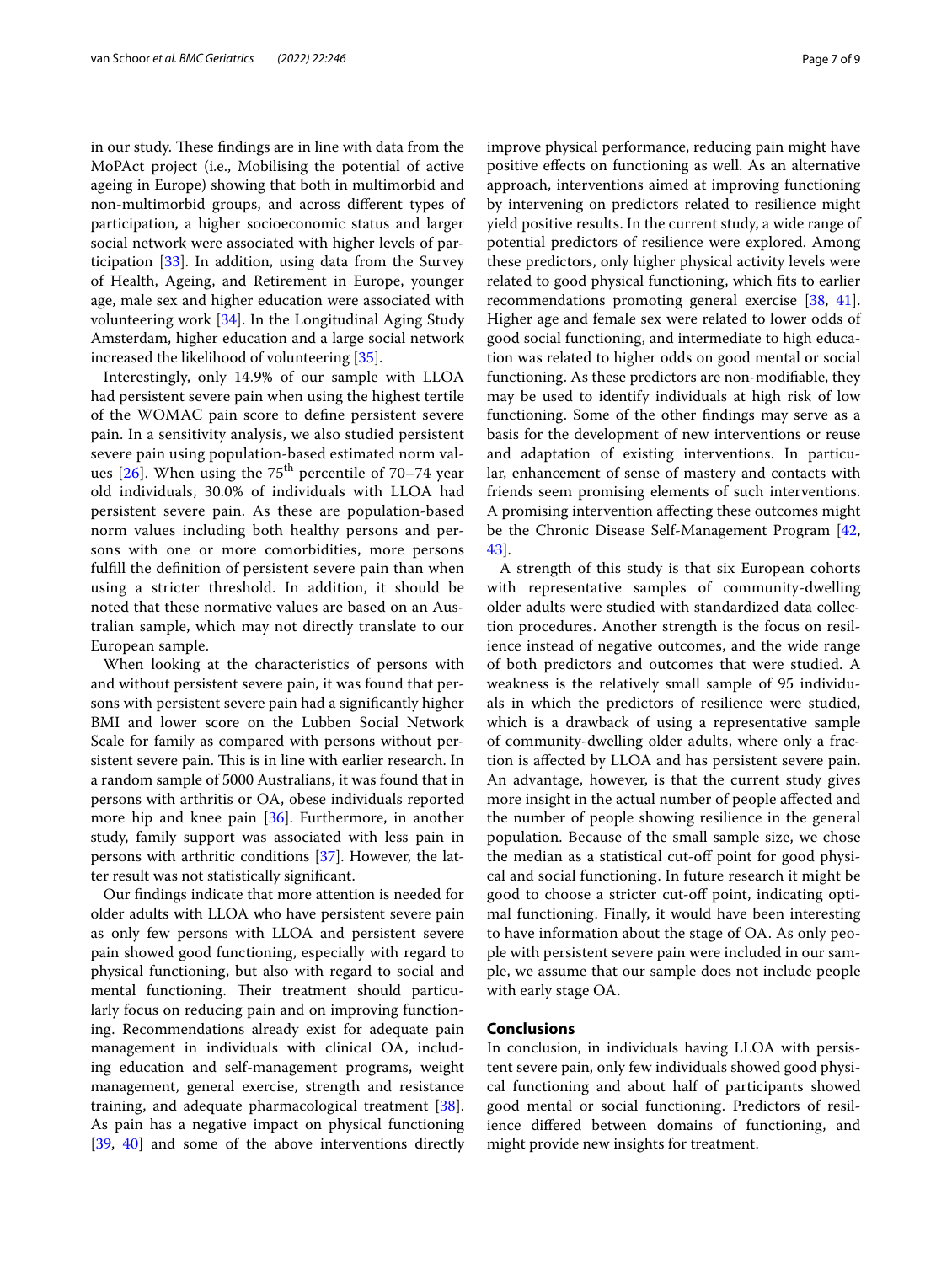#### **Abbreviations**

CI: Confdence Interval; EPOSA: European Project on OSteoArthritis; HADS: Hospital Anxiety Depression Scale; IBM SPSS: International Business Machines Corporation Statistical Package for the Social Sciences; kg: Kilogram; kg/m<sup>2</sup>: Kilogram per square meter; LASA: Longitudinal Aging Study Amsterdam; LLOA: Lower limb osteoarthritis; Min/day: Minutes per day; MoPAct: Mobilising the potential of active ageing in Europe; MSPP: Maastricht Social Participation Profile; n: Number; N<sub>exp</sub>: Number of individuals in a specific age/sex category in the European population;  $N_{\text{obs}}$ : Number of individuals in a specific age/sex category in the cohort; OA: Osteoarthritis; OR: Odds ratio; W: Weight; WOMAC: Western Ontario and McMaster Universities Osteoarthritis Index.

#### **Acknowledgements**

Not applicable.

## **Authors' contributions**

NMvS, EJT and DJHD conceptualised the study. NMvS conducted all analyses, and is responsible for the overall content of the manuscript. NMvS, EJT and DJHD interpreted the data. NMvS and EJT drafted the manuscript. MH, AG-M, WL, EMD, MVC, MDD, NLP, SM, and DJHD provided critical feedback on the manuscript. All authors approved the manuscript.

### **Funding**

The Indicators for Monitoring COPD and Asthma—Activity and Function in the Elderly in Ulm study (IMCA—ActiFE) was supported by the European Union (grant number 2005121) and the Ministry of Science, Baden-Württem‑ berg. The Italian cohort was supported by the National Research Council of Italy (CNR), Research Project "Aging: molecular and technological innovations for improving the health of the elderly population" (Prot. MIUR 2867). The Longitudinal Aging Study Amsterdam (LASA) is fnancially supported by the Dutch Ministry of Health, Welfare and Sports (grant number 311669). The Peñagrande study was partially supported by the National Fund for Health Research (Fondo de Investigaciones en Salud) of Spain (grant numbers FIS PI 05/1898, FIS RETICEF RD06/0013/1013, FIS PS09/02143). The Swedish Twin Registry is managed by Karolinska Institutet and receives funding through the Swedish Research Council (grant number 2017–00641). The Hertfordshire Cohort Study is supported by the Medical Research Council of Great Britain, Versus Arthritis, the British Heart Foundation and the International Osteoporosis Foundation (grant number MRC\_MC\_UP\_A620\_1014). The funders were not involved in the study design, data collection, analysis and interpretation of data; in the writing of the manuscript; and in the decision to submit the manuscript for publication.

#### **Availability of data and materials**

The data that support the fndings of this study are available from https:// [www.eposa.org/](http://www.eposa.org/) but restrictions apply to the availability of these data, which were used under license for the current study, and so are not publicly available. Data are however available from the authors upon reasonable request and with permission of the EPOSA Research Group.

## **Declarations**

#### **Ethics approval and consent to participate**

All participants gave written informed consent. All six cohort studies were approved by the Ethical Review Boards of the respective institutions (Germany: Ethical Committee of Ulm University, Ulm, Germany; Italy: Comitato Etico Provinciale Treviso, Treviso, Italy; the Netherlands: Medical Ethical Committee of the VU University Medical Center, Amsterdam, the Netherlands; Spain: Comité Ético de Investigación Clínica del Hospital Universitario La Paz Madrid, Madrid, Spain; Sweden: Till forskningsetikkommittén vid Karolinska Instituted Stockholm, Stockholm, Sweden; United Kingdom: Hertfordshire Research Ethics Committee, Fulbourn, United Kingdom.

#### **Consent for publication**

Not applicable.

#### **Competing interests**

The authors declare that they have no conficts of interest.

## **Author details**

<sup>1</sup> Department of Epidemiology and Data Science, UMC, Vrije Universiteit Amsterdam, Amsterdam Public Health Research Institute, De Boelelaan 1117, 1081 HV Amsterdam, Netherlands. <sup>2</sup> Department of Sociology, Faculty of Social Sciences, Vrije Universiteit Amsterdam, Amsterdam, the Netherlands. 3 <sup>3</sup> Medicine Department, Family Medicine and Primary Care Division, School of Medicine, Autonomous University of Madrid, Madrid, Spain. <sup>4</sup> Hospital La Paz Institute for Health Research (IdiPAZ), Madrid, Spain.<sup>5</sup> Department of Rheumatology, Amsterdam UMC, Amsterdam, the Netherlands. <sup>6</sup>MRC Lifecourse Epidemiology Unit, University of Southampton, Southampton General Hospital, Southampton, UK. <sup>7</sup>CS Dr. Castroviejo. Primary Care (SERMAS). Medicine Department, Family Medicine and Primary Care Division, School of Medicine, Autonomous University of Madrid, Madrid, Spain. <sup>8</sup>Geriatric Research Unit and Geriatric Center, Agaplesion Bethesda Hospital, University of Ulm, Ulm, Germany. <sup>9</sup> Department of Medical Epidemiology and Biostatistics, Karolinska Institute, Stockholm, Sweden. 10National Research Council, Neuroscience Institute, Padua, Italy.

## Received: 21 September 2021 Accepted: 7 March 2022 Published online: 24 March 2022

#### **References**

- <span id="page-7-0"></span>1. Altman RD. Classifcation of disease: osteoarthritis. Semin Arthritis Rheum. 1991;20(6):40–7.
- <span id="page-7-1"></span>Bartley EJ, Palit S, Staud R. Predictors of Osteoarthritis Pain: the Importance of Resilience. Curr Rheumatol Rep. 2017;19(9):57.
- <span id="page-7-2"></span>3. Windle G, Bennett KM, Noyes J. A methodological review of resilience measurement scales. Health Qual Life Outcomes. 2011;9:8.
- <span id="page-7-3"></span>4. Huisman M, Klokgieters SS, Beekman ATF. Successful ageing, depression and resilience research; a call for a priori approaches to investigations of resilience. Epidemiol Psychiatr Sci. 2017;26(6):574–8.
- <span id="page-7-4"></span>5. Kok AAL, Huisman, M, Cosco TD, & Melis RJF. In: *Resilience and Aging Risk, Systems and Decisions* Edited by Wister AV, Cosco TD: Cham, Springer Nature; 2020.
- <span id="page-7-5"></span>6. Cruz-Almeida Y, King CD, Goodin BR, Sibille KT, Glover TL, Riley JL, Sotolongo A, Herbert MS, Schmidt J, Fessler BJ, et al. Psychological profles and pain characteristics of older adults with knee osteoarthritis. Arthritis Care Res (Hoboken). 2013;65(11):1786–94.
- 7. Thompson KA, Bulls HW, Sibille KT, Bartley EJ, Glover TL, Terry EL, Vaughn IA, Cardoso JS, Sotolongo A, Staud R, et al. Optimism and Psychological Resilience are Benefcially Associated With Measures of Clinical and Experimental Pain in Adults With or at Risk for Knee Osteoarthritis. Clin J Pain. 2018;34(12):1164–72.
- <span id="page-7-6"></span>Johnson AJ, Terry E, Bartley EJ, Garvan C, Cruz-Almeida Y, Goodin B, Glover TL, Staud R, Bradley LA, Fillingim RB, et al. Resilience factors may bufer cellular aging in individuals with and without chronic knee pain. Mol Pain. 2019;15:1744806919842962.
- <span id="page-7-7"></span>9. de Rooij M, van der Leeden M, Heymans MW, Holla JF, Hakkinen A, Lems WF, Roorda LD, Veenhof C, Sanchez-Ramirez DC, de Vet HC, et al. Course and predictors of pain and physical functioning in patients with hip osteoarthritis: Systematic review and meta-analysis. J Rehabil Med. 2016;48(3):245–52.
- <span id="page-7-8"></span>10. Ormel J, Lindenberg S, Steverink N, Vonkorf M. Quality of life and social production functions: a framework for understanding health efects. Soc Sci Med. 1997;45(7):1051–63.
- <span id="page-7-9"></span>11. A.Bowling: Measuring Health. A review of quality of life measurement scales. Philadelphia (?): Open University Press; 1991.
- 12. Douma L, Steverink N, Hutter I, Meijering L. Exploring Subjective Well-being in Older Age by Using Participant-generated Word Clouds. Gerontologist. 2017;57(2):229–39.
- <span id="page-7-10"></span>13. Puts MT, Shekary N, Widdershoven G, Heldens J, Lips P, Deeg DJ. What does quality of life mean to older frail and non-frail community-dwelling adults in the Netherlands? Qual Life Res. 2007;16(2):263–77.
- <span id="page-7-11"></span>14. Stubbs B, Aluko Y, Myint PK, Smith TO. Prevalence of depressive symptoms and anxiety in osteoarthritis: a systematic review and meta-analysis. Age Ageing. 2016;45(2):228–35.